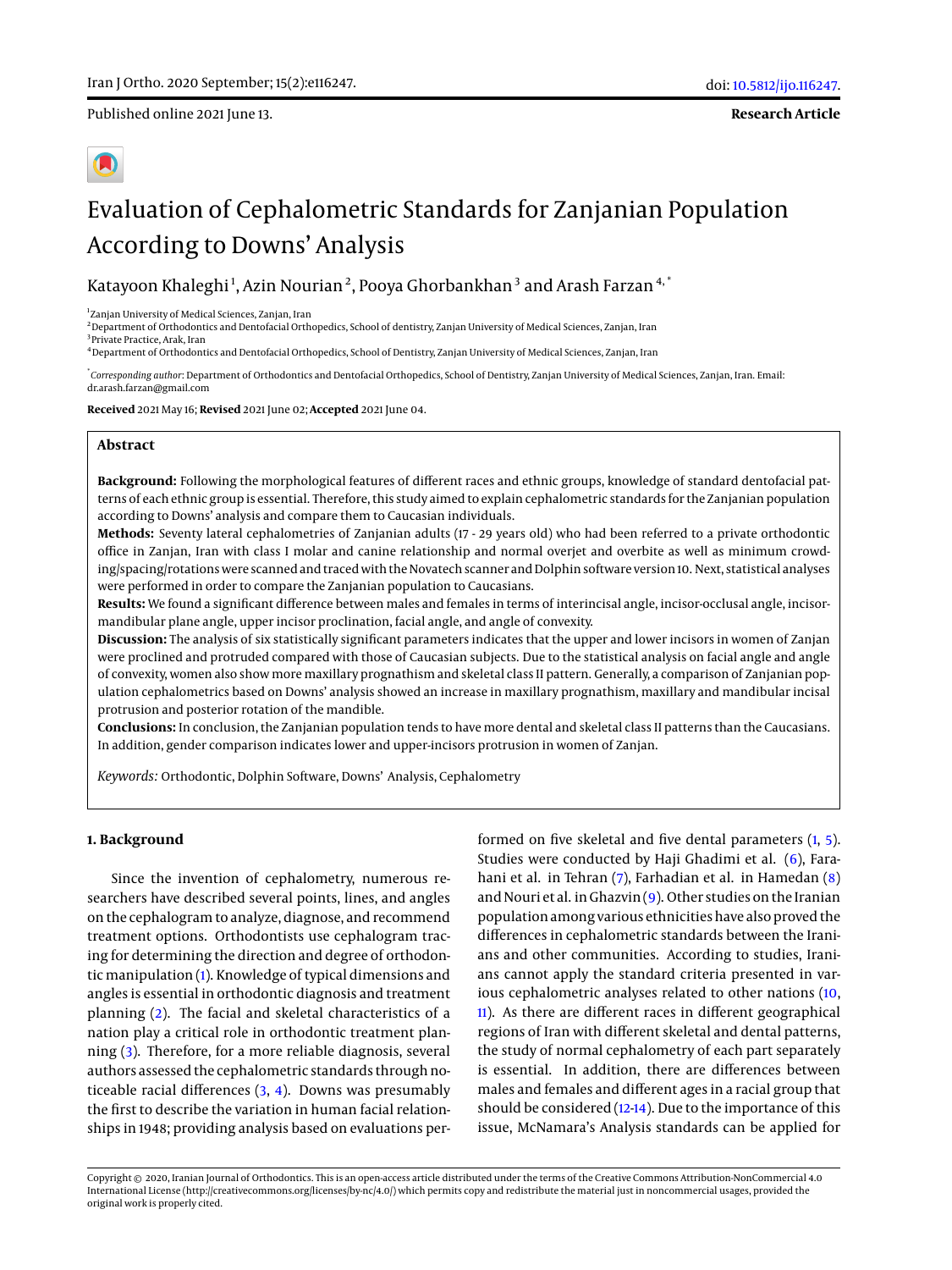some Iranian types [\(15\)](#page-4-13). For the Zanjanian population, no standard cephalometric study has been conducted yet.

#### **2. Objectives**

The present study aimed to determine the cephalometric standards of young Zanjanian adults with class I occlusion based on Downs' analysis in 2016.

#### **3. Methods**

In this descriptive analytical retrospective crosssectional study in 2016, cephalograms of seventy Zanjanian adults (35 males and 35 females) with an age range of 17 - 29 were assessed based on Downs' analysis. Members were chosen based on the convenience sampling method with the following inclusion and exclusion criteria.

Inclusion criteria: (1) zanjanian population; (2) presence of all permanent teeth except for third molars; (3) class I molar and canine relationship; (4) normal overjet and overbite (3 mm); (5) minimum crowding/spacing/rotations; (6) age range between 17 - 29.

Exclusion criteria: (1) previous orthodontic or surgical treatment.

# *3.1. Data Collection*

Seventy patients who had been referred to a private orthodontic office in Zanjan, Iran, were selected based on the inclusion and exclusion criteria. Lateral cephalometries was requested for all participants. Patients were briefed about the study and signed informed consent forms before participating in the study. Cephalometric radiographs were taken with all subjects in natural head position and their teeth in centric occlusion. The Novatech scanner was used for scanning the cephalometries, then the digitalized forms were transferred to the Dolphin software version 10. After selecting the desired parameters, tracing and measuring the values were performed by the software.

#### *3.2. Statistical Analysis*

Descriptive statistics, including themean, standard deviation (SD) and P-value, were measured. Statistical differences between the Zanjanian norms and the Caucasian norms based on Downs' analysis were calculated using a one-sample *t*-test. To compare the measurements between men and women, independent samples *t*-test was used. And a level of  $P < 0.05$  was considered significant.

# **4. Results**

In this study, ten Downs' cephalometric variables were evaluated in 35 men and 35 women with an age range of 17 - 29 amonst the Zanjanian population. Mean  $\pm$  standard deviation and P-value were calculated, which are presented in [Table 1.](#page-2-0) Furthermore, we compared these values with the measurements obtained in a similar study on Caucasians, as shown in [Table 2.](#page-3-0)

Statistical analysis showed a significant difference between men and women in six parameters, including four dental parameters (interincisal angle, incisor-occlusal angle, incisor-mandibular plane angle and upper incisor proclination) and two skeletal ones (facial angle and angle of convexity) , which showed a tendency to class II pattern among women.

Of the ten measured parameters, five were higher in men, and five were higher in women [\(Table 1\)](#page-2-0).

Regarding Downs' average value, comparing Zanjanian and Caucasian populations showed an increase in six parameters in zanjanian adults (facial angle, angle of convexity, mandibular plane angle, cant of occlusal plane, incisor-mandibular plane angle, upper incisor proclination). A-B plane angle was almost the same, and three of the parameters were below the average range (Y-axis, incisorocclusal angle, incisor-mandibular plane angle) [\(Table 2\)](#page-3-0).

# **5. Discussion**

Cephalometric analysis has been routinely utilized in order to discover the relationships of the dentofacial complex [\(16\)](#page-4-14). For more trustworthy diagnoses, several standards have been developed about various racial and ethnic groups. All these studies indicate that the standard measurements for one group should not be considered normal for others. Different populations must be managed according to their particular characters [\(17\)](#page-4-15). We decided to examine the Zanjanian population features based on Downs' analysis specifically to reach this purpose.

Downs' analysis includes ten measurements (five skeletal and five dental parameters) which have been determined from comparison and correlations of cephalometric records of 20 Caucasian patients [\(5,](#page-4-4) [18\)](#page-4-16). Each variable is discussed separately below:

The facial angle is an indication of the anteroposterior positioning of the mandible to the upper face [\(19,](#page-5-0) [20\)](#page-5-1). In this study, the increase of facial angle in men indicates the tendency towards skeletal class III with a prominent chin in Zanjanian men.

The larger angle of convexity in women in our study showed a prominent maxillary denture base in relation to the mandible. Dr. Holdaway has stated in his article in 1983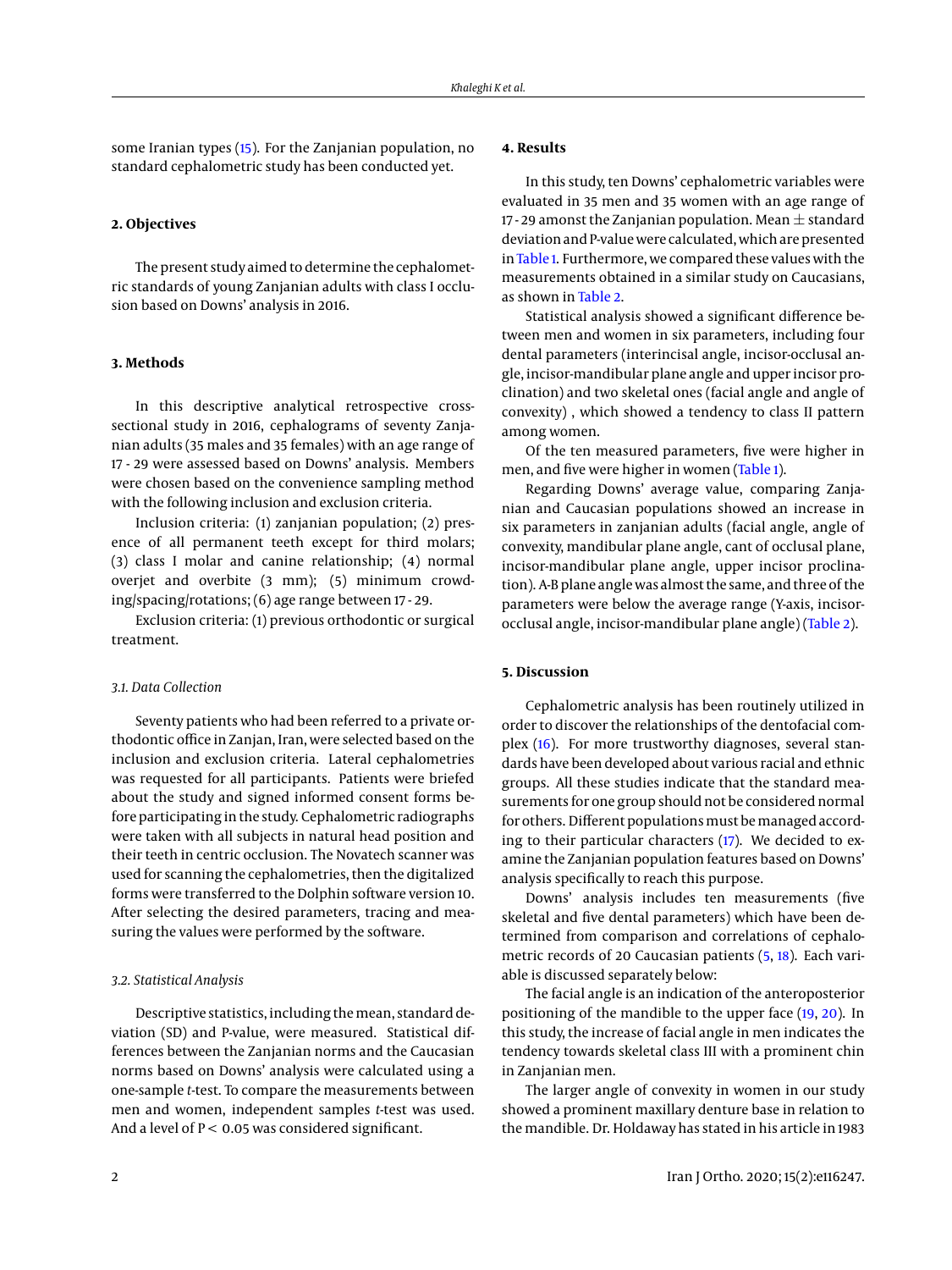<span id="page-2-0"></span>

| Table 1. Mean, Standard Deviation and P-Value of Ten Downs Analysis Parameters According to Gender <sup>a</sup> |           |                   |                        |
|-----------------------------------------------------------------------------------------------------------------|-----------|-------------------|------------------------|
| <b>Cephalometric Parameters</b>                                                                                 | ${\bf N}$ | Mean $\pm$ SD     | P-Value                |
| <b>Facial angle</b>                                                                                             |           |                   | $0.001^{\rm b}$        |
| Female                                                                                                          | 35        | $87.28 \pm 1.90$  |                        |
| Male                                                                                                            | 35        | $89.34 \pm 2.57$  |                        |
| Angle of convexity                                                                                              |           |                   | $0.000^\mathrm{\,b}$   |
| Female                                                                                                          | 35        | $6.18 \pm 3.11$   |                        |
| Male                                                                                                            | 35        | $2.46 \pm 3.52$   |                        |
| A-B Plane angle                                                                                                 |           |                   | 0.165                  |
| Female                                                                                                          | 35        | $-5.01 \pm 2.29$  |                        |
| Male                                                                                                            | 35        | $-4.25 \pm 2.23$  |                        |
| Y-axis                                                                                                          |           |                   | 0.963                  |
| Female                                                                                                          | 35        | 58.20 $\pm$ 2.90  |                        |
| Male                                                                                                            | 35        | $58.58 \pm 3.22$  |                        |
| mandibular plane angle                                                                                          |           |                   | 0.298                  |
| Female                                                                                                          | 35        | $23.27 \pm 4.35$  |                        |
| Male                                                                                                            | 35        | 22.14 $\pm$ 4.64  |                        |
| Cant of occlusal plane                                                                                          |           |                   | 0.148                  |
| Female                                                                                                          | 35        | $10.87 \pm 3.46$  |                        |
| Male                                                                                                            | 35        | $9.37 \pm 3.29$   |                        |
| Interincisal angle                                                                                              |           |                   | $0.001^{\,\mathrm{b}}$ |
| Female                                                                                                          | 35        | $127.99 \pm 5.44$ |                        |
| Male                                                                                                            | 35        | $133.85 \pm 6.83$ |                        |
| Incisor-occlusal angle                                                                                          |           |                   | $0.012^{\,\mathrm{b}}$ |
| Female                                                                                                          | 35        | $66.75 \pm 3.80$  |                        |
| Male                                                                                                            | 35        | 69.57 $\pm$ 5.23  |                        |
| Incisor-mandibular plane angle                                                                                  |           |                   | 0.003 <sup>b</sup>     |
| Female                                                                                                          | 35        | $97.02 \pm 5.17$  |                        |
| Male                                                                                                            | 35        | $93.06 \pm 6.24$  |                        |
| <b>Upper incisor proclination</b>                                                                               |           |                   | 0.004 <sup>b</sup>     |
| Female                                                                                                          | 35        | 7.24 $\pm$ 2.30   |                        |
| Male                                                                                                            | 35        | $5.48 \pm 2.62$   |                        |

<sup>a</sup> Facial angle (angle between nasion - pogonion and Frankfurt horizontal line); Angle of convexity (angle between nasion - a point and a point - pogonion line); A-B plane angle (point a-point b to nasion-pogonion angle); Y axis (sella gnathion to Frankfurt Horizontal Plane); Mandibular plane angle (angle between Frankfort horizontal line and the line intersecting Gonion-Menton); Cant of occlusal plane (angle of cant of occlusal plane in relation to FH plane); Inter-incisal angle (angle between long axes of upper and lower incisors); Incisor occlusal plane angle (angle between line through long axis of lower incisor and occlusal plane); Incisor mandibular plane angle (angle between line through long axis of lower incisor and mandibular plane); Upper incisor proclination (U1 to A-Pog Line). b Statistically significant.

that convexity is not a soft-tissue measurement. Nevertheless, since convexity is straightly related to harmonious lip positions, it could affect the dental relationships needed to produce harmony in the human face [\(19\)](#page-5-0).

The third parameter, i.e. A-B plane angle with -4.25 in men and -5.01 in women, indicated a class II pattern with a more prominent maxilla among Zanjanian women. However, it was not statistically significant.

According to Downs' analysis, the Y-axis increased in class II facial pattern and also indicated the vertical growth pattern of the mandible (20. Also, the difference was not statistically significant but showed a minor increase in men.

The last two skeletal parameters, i.e. mandibular plane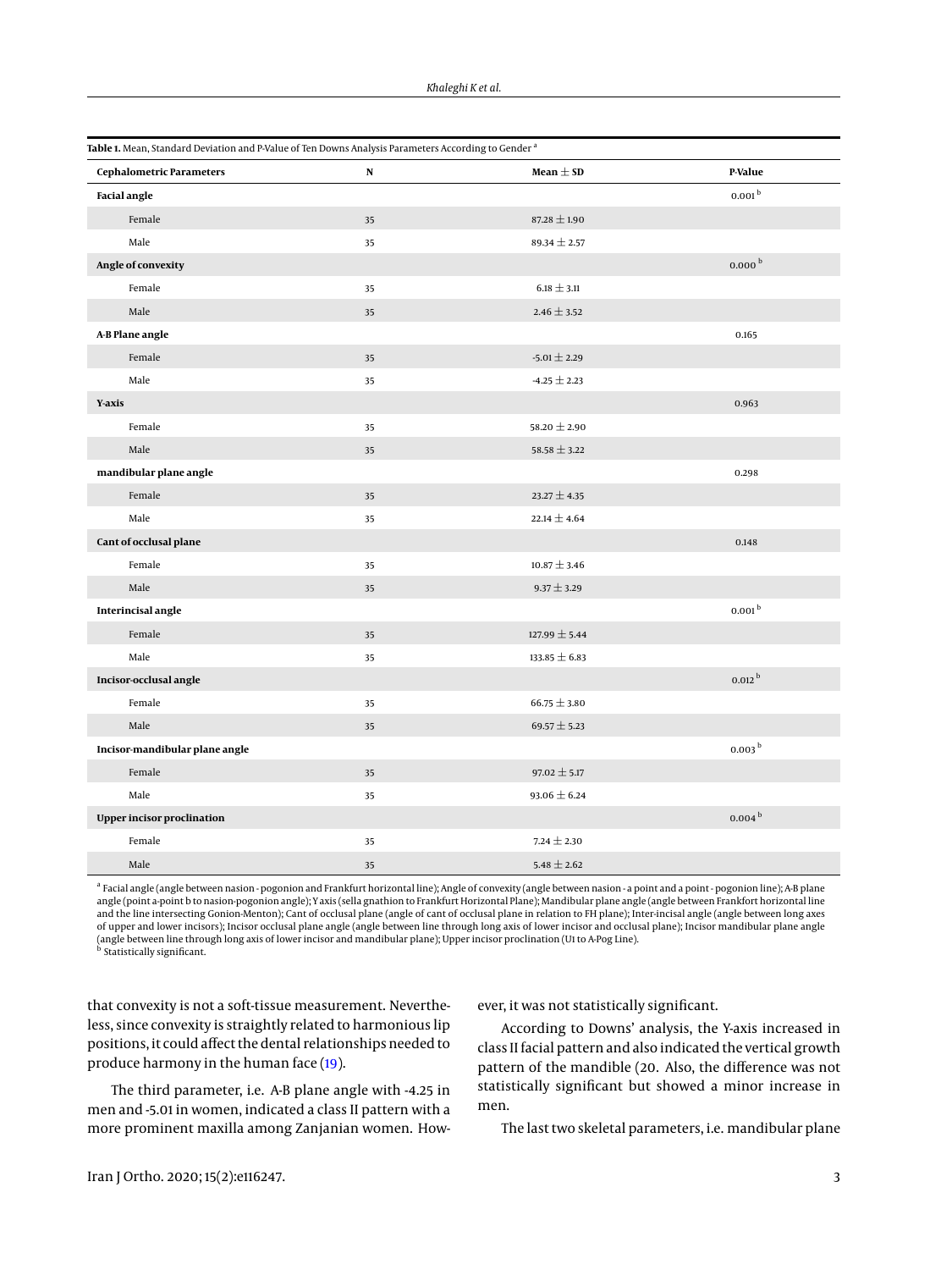<span id="page-3-0"></span>

| Table 2. Mean, Standard Deviation of Downs Analysis Parameters of Zanjanian and<br>Caucasian |                   |  |
|----------------------------------------------------------------------------------------------|-------------------|--|
| Cephalometric<br><b>Parameters/Nation</b>                                                    | Mean $\pm$ SD     |  |
| <b>Facial angle</b>                                                                          |                   |  |
| Zanjanian                                                                                    | $88.31 \pm 2.47$  |  |
| Down                                                                                         | $87.8 \pm 2.57$   |  |
| Angle of convexity                                                                           |                   |  |
| Zanjanian                                                                                    | $4.32 \pm 3.79$   |  |
| Down                                                                                         | $0 \pm 3.52$      |  |
| A-B Plane angle                                                                              |                   |  |
| Zanjanian                                                                                    | $-4.63 \pm 2.28$  |  |
| Down                                                                                         | $-4.6 \pm 2.23$   |  |
| Y Axis                                                                                       |                   |  |
| Zanjanian                                                                                    | $58.37 \pm 3.04$  |  |
| Down                                                                                         | 59.4 $\pm$ 3.8    |  |
| Mandibular plane angle                                                                       |                   |  |
| Zanjanian                                                                                    | 22.71 $\pm$ 4.50  |  |
| Down                                                                                         | $21.9 \pm 3$      |  |
| Cant of occlusal plane                                                                       |                   |  |
| Zanjanian                                                                                    | $10.12 \pm 3.44$  |  |
| Down                                                                                         | $9.3 \pm 3.8$     |  |
| <b>Interincisal angle</b>                                                                    |                   |  |
| Zanjanian                                                                                    | $130.92 \pm 6.80$ |  |
| Down                                                                                         | $135.4 \pm 3.5$   |  |
| Incisor-occlusal angle                                                                       |                   |  |
| Zanjanian                                                                                    | 68.16 $\pm$ 4.75  |  |
| Down                                                                                         | 69.57 $\pm$ 5.23  |  |
| Incisor-mandibular plane angle                                                               |                   |  |
| Zanjanian                                                                                    | 95.04 $\pm$ 6.03  |  |
| Down                                                                                         | $91.4 \pm 3.8$    |  |
| <b>Upper incisor proclination</b>                                                            |                   |  |
| Zanjanian                                                                                    | $6.36 \pm 2.60$   |  |
| Down                                                                                         | $2.7 + 3$         |  |

angle and cant of the occlusal plane, were also not statistically significant. Nevertheless, they were both higher in women, which presented the posterior rotation of mandible and dental class II pattern in Zanjanian women [\(20\)](#page-5-1). Among the dental parameters, the interincisal angle is the first to determine the retroclination and proclination of upper and lower incisors. It is also critical in controlling continuous alveolar eruption of incisors. An increased inter-incisal angle is often associated with an increased overbite [\(21\)](#page-5-2). In the current study, the inter-incisal

grade was significantly lower in women. In Downs' analysis, the maxillary and mandibular incisor inclination evaluation is measured by relating the upper incisors to the A-Pog line and the lower incisors to the mandibular plane [\(22\)](#page-5-3). The rise in measurements on the incisor-mandibular plane angle and U1 to A-Pog line in women indicates amore upper and lower-incisor proclination in women than men.

In conclusion, the rational analysis of six statistically significant parameters indicates that the upper and lower incisors in women of Zanjan were proclined and protruded compared with those of Caucasian subjects, which suggests an inclination to have a class II dental pattern in Zanjanian women. Due to the statistical analysis on facial angle and angle of convexity, women also show more maxillary prognathism and skeletal class II patterns.

The results of the current study revealed several differences between Zanjanian population values and the reported norms for Dawns' analysis. In comparison with Caucasian, the Zanjanian population had proclined upper and lower incisors to their corresponding dental bases and lowered inter-incisal angle. Among the six skeletal parameters, four were higher in Zanjanian population, which revealed a skeletal class II leaning. Generally, a comparison of Zanjanian population cephalometrics based on Downs' analysis showed an increase in maxillary prognathism, maxillary and mandibular incisal protrusion and posterior rotation of the mandible.

Comparing the present study results with other studies in the Iranian population showed approximate similarity between various Iranian races toward Downs' analysis  $(6, 7, 9, 10, 23)$  $(6, 7, 9, 10, 23)$  $(6, 7, 9, 10, 23)$  $(6, 7, 9, 10, 23)$  $(6, 7, 9, 10, 23)$  $(6, 7, 9, 10, 23)$  $(6, 7, 9, 10, 23)$  $(6, 7, 9, 10, 23)$  $(6, 7, 9, 10, 23)$ . According to the literature on the Iranian population, the dental system in Iranians is more protrude, and the face is more convex and tends to have a class II dental and skeletal pattern [\(11\)](#page-4-10). Studies carried out on Egyptians [\(24\)](#page-5-5), Yemenis [\(25\)](#page-5-6) and Indians [\(26\)](#page-5-7) also showed greater facial convexity in these populations in comparison with Caucasians.

In contrast with this study, Hajighadimi et al. study on Iranian children showed more incisal protrusion in men based on Tweed's and Steiner's standards [\(6\)](#page-4-5). Basafa et al. also discussed that boys in Mashhad have a more convex face [\(10\)](#page-4-9). The results of Farhadian et al. study on Hamedanian population determined an anterior rotation of the mandible, and therefore a more straight profile, unlike the current study [\(7\)](#page-4-6). The results of Atashi et al. study on Tabrizian population (2007) showed that the inclination of the occlusal plane is higher in men than in women [\(23\)](#page-5-4).

Imani et al. evaluated the soft tissue cephalometric norms of Kurdish population in Kermanshah. In this study, the upper lip thickness, soft tissue chin thickness, protrusion of the maxilla, mandible and lower lip, nasolabial angle, H angle, lower face–throat angle and mentolabial sul-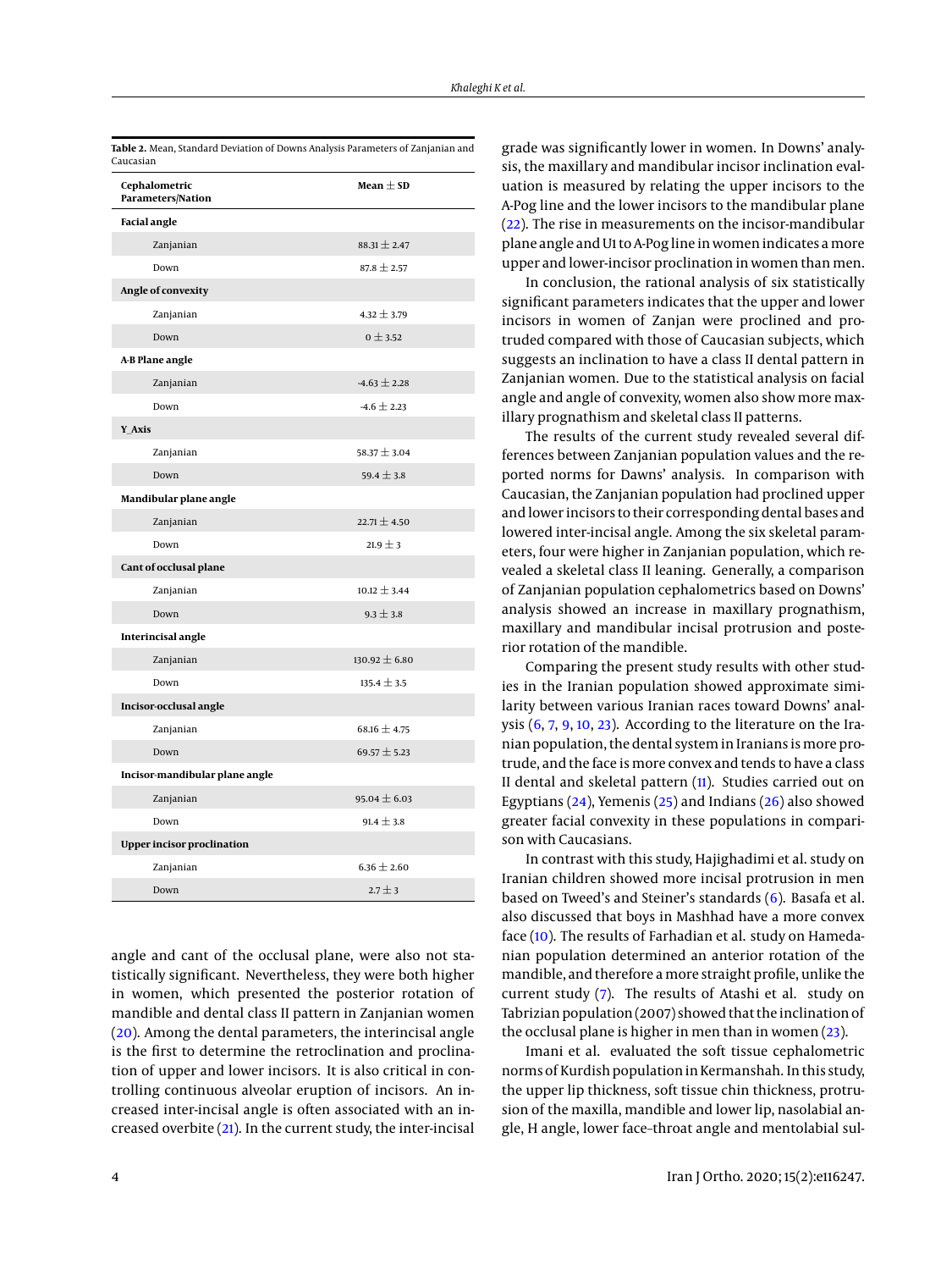cus depth were significantly greater in Kurds than in Caucasians. Assessing the differences between Kurdish males and females was in contrast to our study, which showed greater maxillary prognathism in males [\(27\)](#page-5-8).

Poosti et al. studied McNamara's analysis standards in the Iranian population. They concluded that applying Mc-Namara's analysis standards in most Iranians' parameters can be valid. According to their results, the two populations are similar except for Pog-NP that implicates a more prominent chin in Iranian [\(15\)](#page-4-13).

Rashidvash, in his study, compared the Iranian Azeris and Persians. The results showed that Iranian Azeris and Persians do not differ significantly from each other, indicating that generally, the cephalometric peculiarities are approximately the same among different ethnic groups [\(28\)](#page-5-9).

The limitations of the present research include those associated with cross-sectional studies.

Further investigations with a larger sample size are needed to confirm the present results. We recommend future studies to assess other cephalometric analyses such as Mc Namara, Tweed, Steiner, etc., on the Zanjanian population. Also, in addition to lateral cephalometry is suggested to evaluate the 3-dimensional soft tissue norms.

# *5.1. Conclusion*

Cephalometric norms taken from Caucasians means are helpful diagnostic aids but should not be accepted as treatment goals for all races. Zanjanian population means show a tendency towards dental and skeletal class II pattern compared to Caucasians. In addition, gender comparison indicates further lower and upper-incisors protrusion in women of Zanjan.

# **Footnotes**

**Authors' Contribution:** Dr. Khaleghi, manuscript preparation; Dr. Nourian, case selection/preparation; Dr. Ghorbankhan, data collection and analysis; Dr.Farzan, project leading, corresponding author.

**Conflict of Interests:** The authors declare no potential conflicts of interest.

## **Ethical Approval:** IR.ZUMS.REC.13950426

**Funding/Support:** The authors received no financial support.

**Informed Consent:** Patients were briefed about the study and signed informed consent forms before participating in the study.

# **References**

- <span id="page-4-0"></span>1. Taub PJ. Cephalometry. *J Craniofac Surg*. 2007;**18**(4):811–7. doi: [10.1097/scs.0b013e31806848cf.](http://dx.doi.org/10.1097/scs.0b013e31806848cf) [PubMed: [17667670\]](http://www.ncbi.nlm.nih.gov/pubmed/17667670).
- <span id="page-4-1"></span>2. Stupar I, Yetkiner E, Wiedemeier D, Attin T, Attin R. Influence of lateral cephalometric radiographs on orthodontic treatment planning of class II patients. *Open Dent J*. 2018;**12**:296–302. doi: [10.2174/1874210601812010296.](http://dx.doi.org/10.2174/1874210601812010296) [PubMed: [29760822\]](http://www.ncbi.nlm.nih.gov/pubmed/29760822). [PubMed Central: [PMC5906967\]](https://www.ncbi.nlm.nih.gov/pmc/articles/PMC5906967).
- <span id="page-4-2"></span>3. Hassan AH. Cephalometric norms for saudi adults living in the western region of Saudi Arabia. *Angle Orthod*. 2006;**76**(1):109–13. doi: [10.1043/0003-3219\(2006\)076\[0109:CNFSAL\]2.0.CO;2.](http://dx.doi.org/10.1043/0003-3219(2006)076[0109:CNFSAL]2.0.CO;2) [PubMed: [16448278\]](http://www.ncbi.nlm.nih.gov/pubmed/16448278).
- <span id="page-4-3"></span>4. Wu J, Hagg U, Rabie AB. Chinese norms of McNamara's cephalometric analysis. *Angle Orthod*. 2007;**77**(1):12–20. doi: [10.2319/021606-62R.1.](http://dx.doi.org/10.2319/021606-62R.1) [PubMed: [17029538\]](http://www.ncbi.nlm.nih.gov/pubmed/17029538).
- <span id="page-4-4"></span>5. Downs WB. Variations in facial relationships; their significance in treatment and prognosis. *Am J Orthod*. 1948;**34**(10):812–40. doi: [10.1016/0002-9416\(48\)90015-3.](http://dx.doi.org/10.1016/0002-9416(48)90015-3) [PubMed: [18882558\]](http://www.ncbi.nlm.nih.gov/pubmed/18882558).
- <span id="page-4-5"></span>6. Hajighadimi M, Dougherty HL, Garakani F. Cephalometric evaluation of Iranian children and its comparison with Tweed's and Steiner's standards. *Am J Orthod*. 1981;**79**(2):192–7. doi: [10.1016/0002-](http://dx.doi.org/10.1016/0002-9416(81)90317-1) [9416\(81\)90317-1.](http://dx.doi.org/10.1016/0002-9416(81)90317-1) [PubMed: [6937142\]](http://www.ncbi.nlm.nih.gov/pubmed/6937142).
- <span id="page-4-6"></span>7. Faraahani M, Seyfi M, Eslami Y. [A comparison of cephalometric standards of Iranian and American Caucasian adolescents]. *Journal of Dental School Shahid Beheshti University of Medical Science*. 2004;**22**(3):495– 501. Persian.
- <span id="page-4-7"></span>8. Farhadian N, Miresmaeili AF, Mahjoub H. [Cephalometric standards of pre-university boys with normal occlusion in Hamadan]. *Avicenna Journal of Clinical Medicine (Scientific Journal of Hamadan University of Medical Sciences and Health Services)*. 2005;**12**(1 (SN 35)):39–43. Persian.
- <span id="page-4-8"></span>9. Nouri M, Adeli Najafi M, Azimi S. [Digital comparison of cephalometric standards between to 11 year old iranians and American caucasions, after 2 years follow up with Dentofacial Planner software]. *Journal of Dental School Shahid Beheshti University of Medical Science*. 2008;**26**(1 (75)):85–94. Persian.
- <span id="page-4-9"></span>10. Basafa M, Shahri F. [Cephalometric criteria of 12-year-old children in Mashhad with normal occlusion]. *Journal of Dental School Shahid Beheshti University of Medical Science*. 2007;**24**(4 (70)):415–23. Persian.
- <span id="page-4-10"></span>11. Azarbayejani S, Omrani A, Kalaantar-Motamedi A, Abdellahi M, Taalebi V, Teimoori F. Cephalometric norms for 6-17 year-old Iranians with normal occlusion and well-balanced faces. *Dent Res J (Isfahan)*. 2014;**11**(3):327–35. [PubMed: [25097642\]](http://www.ncbi.nlm.nih.gov/pubmed/25097642). [PubMed Central: [PMC4119365\]](https://www.ncbi.nlm.nih.gov/pmc/articles/PMC4119365).
- <span id="page-4-11"></span>12. Golalipour MJ, Jahanshahi M, Haidari K. Morphological evaluation of head in turkman males in Gorgan-North of Iran. *Int J Morphol*. 2007;**25**(1). doi: [10.4067/s0717-95022007000100013.](http://dx.doi.org/10.4067/s0717-95022007000100013)
- 13. Heidari Z, Mahmoudza HR, Noor MH. [Morphological evaluation of head and face in 18-25 years old women in southeast of Iran]. *J Med Sci*. 2006;**6**(3):400–4. Persian. doi: [10.3923/jms.2006.400.404.](http://dx.doi.org/10.3923/jms.2006.400.404)
- <span id="page-4-12"></span>14. Behbehani F, Hicks EP, Beeman C, Kluemper GT, Rayens MK. Racial variations in cephalometric analysis between Whites and Kuwaitis. *Angle Orthod*. 2006;**76**(3):406–11. doi: [10.1043/0003-](http://dx.doi.org/10.1043/0003-3219(2006)076[0406:RVICAB]2.0.CO;2) [3219\(2006\)076\[0406:RVICAB\]2.0.CO;2.](http://dx.doi.org/10.1043/0003-3219(2006)076[0406:RVICAB]2.0.CO;2) [PubMed: [16637719\]](http://www.ncbi.nlm.nih.gov/pubmed/16637719).
- <span id="page-4-13"></span>15. Poosti M, Amini F, Darnahal A, Mokhnefi P. Normal standards of Mc-Namara analysis in Iranian adult population. *Iran J Orthod*. 2012;**7**(1):1– 5.
- <span id="page-4-14"></span>16. Parajuli U, Mishra P, Bhattarai P, Bajracharya M, Tuladhar S. Comparason of Downs analysis amongst Nepalese ethenic groups-Brahmins, Hindu Newars and Buddhist Newars. *J Nepal Dent Assoc*. 2013;**13**:10–4.
- <span id="page-4-15"></span>17. Lahlou K, Bahoum A, Makhoukhi MB, Aalloula el H. Comparison of dentoalveolar protrusion values in Moroccans and other populations. *Eur J Orthod*. 2010;**32**(4):430–4. doi: [10.1093/ejo/cjp113.](http://dx.doi.org/10.1093/ejo/cjp113) [PubMed: [20018796\]](http://www.ncbi.nlm.nih.gov/pubmed/20018796).
- <span id="page-4-16"></span>18. Munandar S, Snow MD. Cephalometric analysis of Deutero-Malay Indonesians. *Aust Dent J*. 1995;**40**(6):381–8. doi: [10.1111/j.1834-](http://dx.doi.org/10.1111/j.1834-7819.1995.tb04837.x) [7819.1995.tb04837.x.](http://dx.doi.org/10.1111/j.1834-7819.1995.tb04837.x) [PubMed: [8615744\]](http://www.ncbi.nlm.nih.gov/pubmed/8615744).

Iran J Ortho. 2020; 15(2):e116247. 5